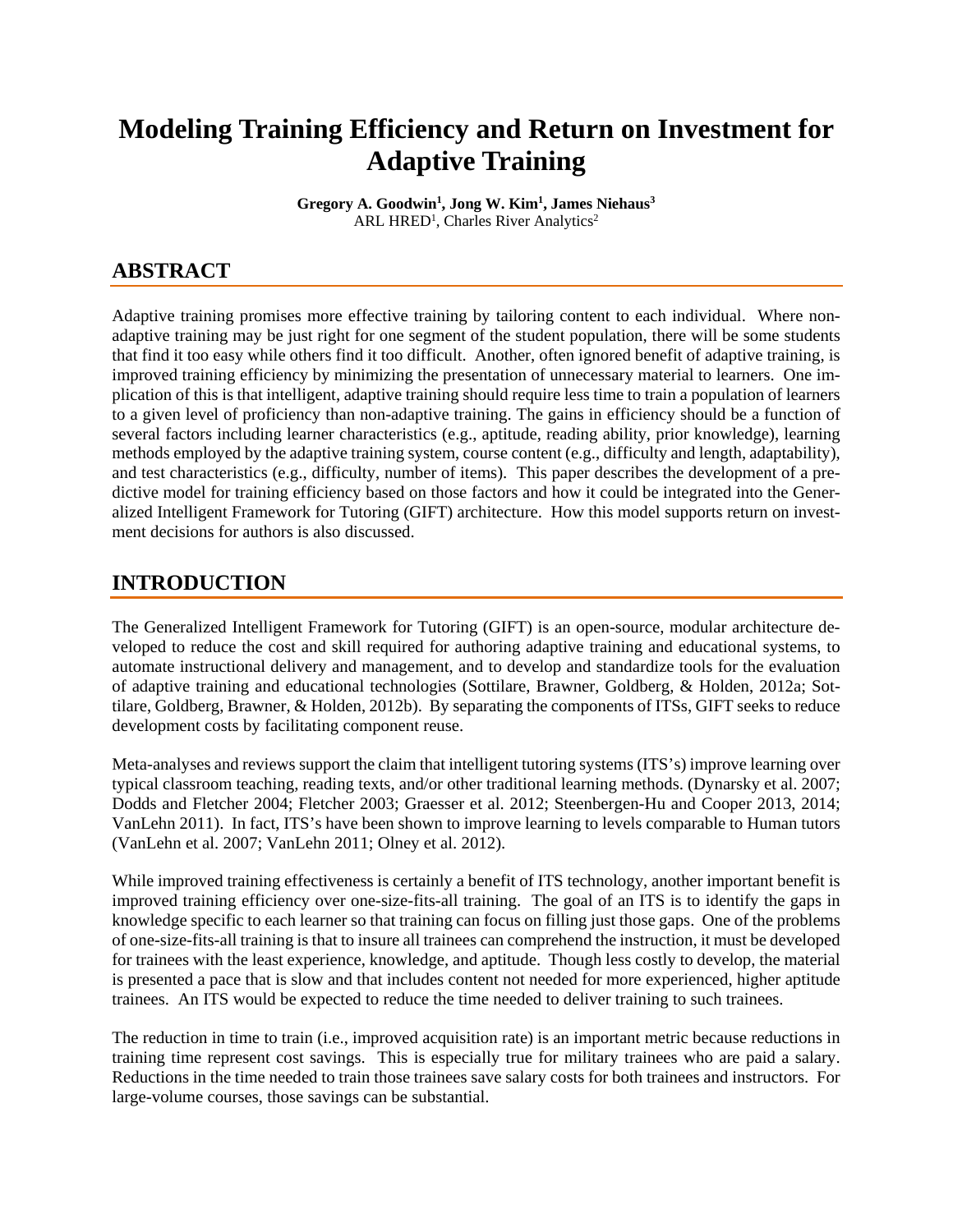All of this highlights the need for a means to model and predict training efficiency gains (i.e., time saved) by ITSs generally and GIFT specifically. Having the ability to model time saved by the use of adaptive, intelligent training, as compared to existing or non-adaptive training would have benefits throughout the lifecycle of a course. During the design of new training, the training developer could more easily make decisions about the relative costs and benefits of adding adaptive features. For example, adding extensive remedial training for easy-to-understand concepts may benefit such a small percent of the population of learners, that the net reduction in training time would be too small to make those features worth the cost of development.

During training delivery, actual trainee data could be used to verify and/or improve the model. For example, suppose the model assumed that learners with an aptitude above criteria A would have a 95% probability of understanding concept B without needing any remediation. Learner data could then be used to validate or adjust that probability. This improved model could then be used to better determine the true time-savings of the course when delivered by GIFT.

During training evaluation and refinement, the disparity between predicted and observed training outcomes could be used to refine the training. For example, if a segment of training proves to be more difficult than anticipated for a group of learners, it is possible that the training segment should be refined or redeveloped.

An example of such a model was developed by McDonnell Douglas (1977). This model incorporated predictor variables in four broad categories: course content (e.g., difficulty, length of content), instructional design (e.g., instructional strategies/techniques), test characteristics (e.g., difficulty, number of items), and trainee characteristics (e.g., aptitude, motivation). The model predicted about 39% of the variability in trainee's first-attempt lesson time for self-paced computer-based instruction.

To understand how GIFT might begin to model and predict training time for learners, it is necessary to understand how training is adapted by this system. GIFT is a framework that modularizes the common components of intelligent tutoring systems. These components include a learner module, an instructional or tutor module, a domain module, and a user interface. One of the main motivations for creating this framework was to lower the cost and labor needed to create intelligent tutoring systems by facilitating reuse of components and by simplifying the authoring process (Sottilare et al., 2012a).

GIFT adapts training using the learning effects model. At the first point of this model, learner data informs the learner state in the learner module. The learner module receives assessments from both sensors and the domain module. The learner state is used to determine the appropriate instructional strategy by the tutor module. The instructional strategy is then interpreted by the domain module and used to determine the domain specific learning activities needed to instruct the learner in that domain. The responses of the learner to that activity then update the learner module which starts the cycle over again.

Developing a predictive model in GIFT is not a straightforward process given the ways that training is adapted to each individual. We should note that our goal is not to predict the single path that a trainee would be expected to take through a specific course, but rather the probability associated with all possible paths through the training for a given learner. From that we can determine the range and distribution of times that would be expected for that learner to complete the training. Taking this one step further, we could apply this to a population of learners and predict the range and distribution of the time for that population to complete that training.

The development and integration of a probabilistic model for predicting time to train into the GIFT architecture is currently in the first phase of a three phase plan. In this paper, we describe work being done in the first phase. In this phase we are developing the structure of the Bayesian probabilistic model, identifying factors that are expected to impact training time, and mapping those to a specific course delivered by GIFT.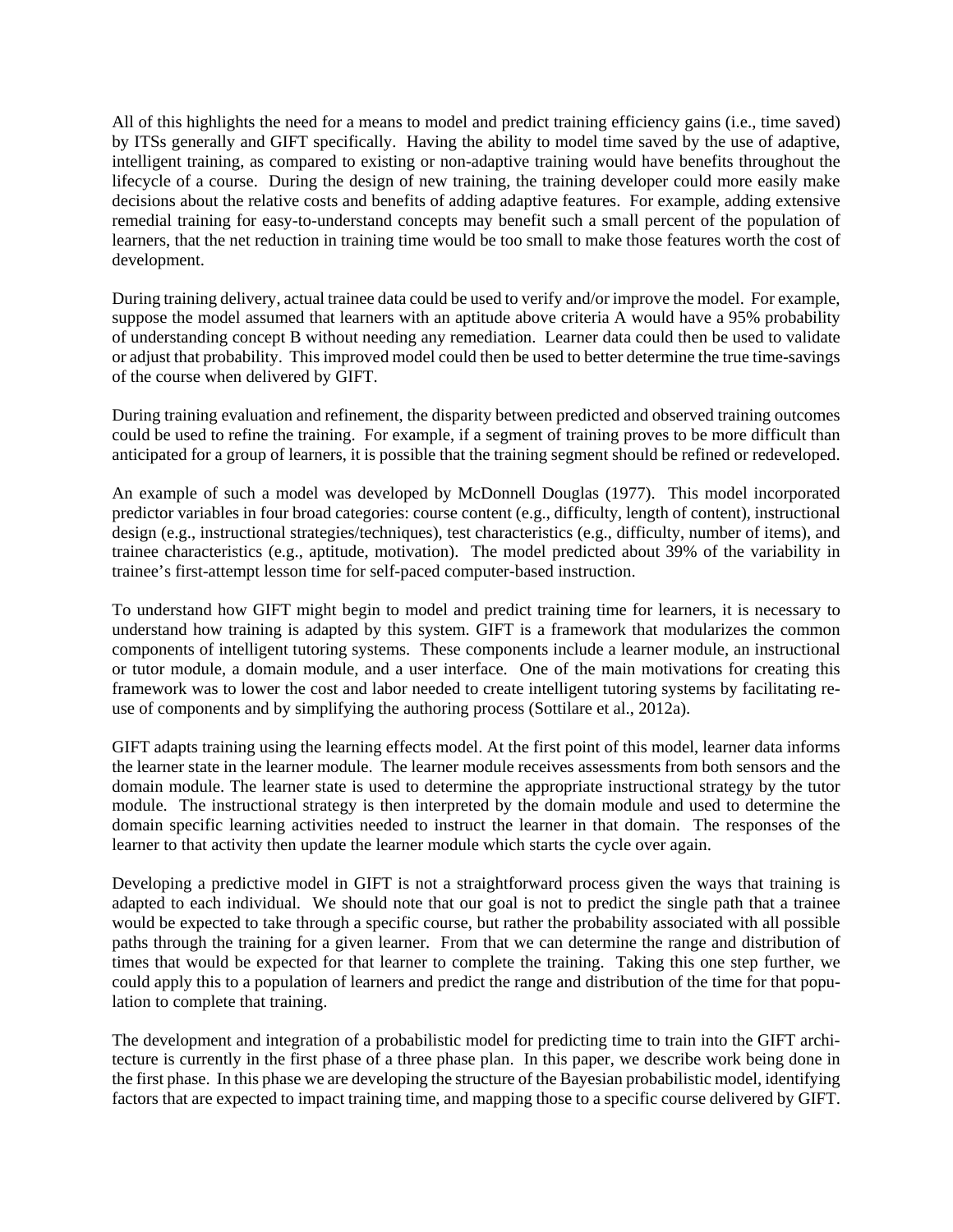In the second phase, we will integrate this model into the GIFT framework and develop the user interface to allow for authoring of new predictive models for other GIFT courses. In the third phase of the work, we will empirically validate the predictive model in GIFT and make adjustments to try to improve it.

# **METHODS**

This section describes our method for modeling adaptive training content and predicting distributions of completion times for both individuals and groups using the GIFT excavator trainer as an example. This course is available with public version of GIFT. The training content includes text, images, video demonstrations, and practice opportunities in a virtual simulator making it a good example of the kind of adaptive training that GIFT can deliver.

#### **An Adaptive Training Course in GIFT: Excavator Training**

The excavator training course (Army Research Laboratory, 2015) consists of MS PowerPoint slides with instructional information and questions,and a 3D simulation environment for practice. The excavator training starts with a welcoming message and a set of survey questions that obtain the learner characteristics of motivation, grit, and self-regulatory ability. The GIFT tutor, then, presents the concepts of rules to control the excavator (i.e., Excavator, Boom, Bucket, Arm, and Swing), and corresponding examples. Figure 1 shows the overall structure of the excavator training contents.



**Figure 2. The overall structure of the excavator training course and the adaptive courseflow of the Recall phase in GIFT.** 

The Adaptive Course Flow object in GIFT (formerly known as the Engine for Management of Adaptive Pedgagoy – EMAP, e.g., Sottilare, 2014; Goldberg, 2015) supports adaptive capabilities for training based on the Component Display Theory (CDT, Merrill, 1983). The CDT supports a general framework of skill training that progresses through two types of learning activities, each with two categories: expository (rules and examples) and inquisitory (recall and practice). According to Merrill, learners should progress through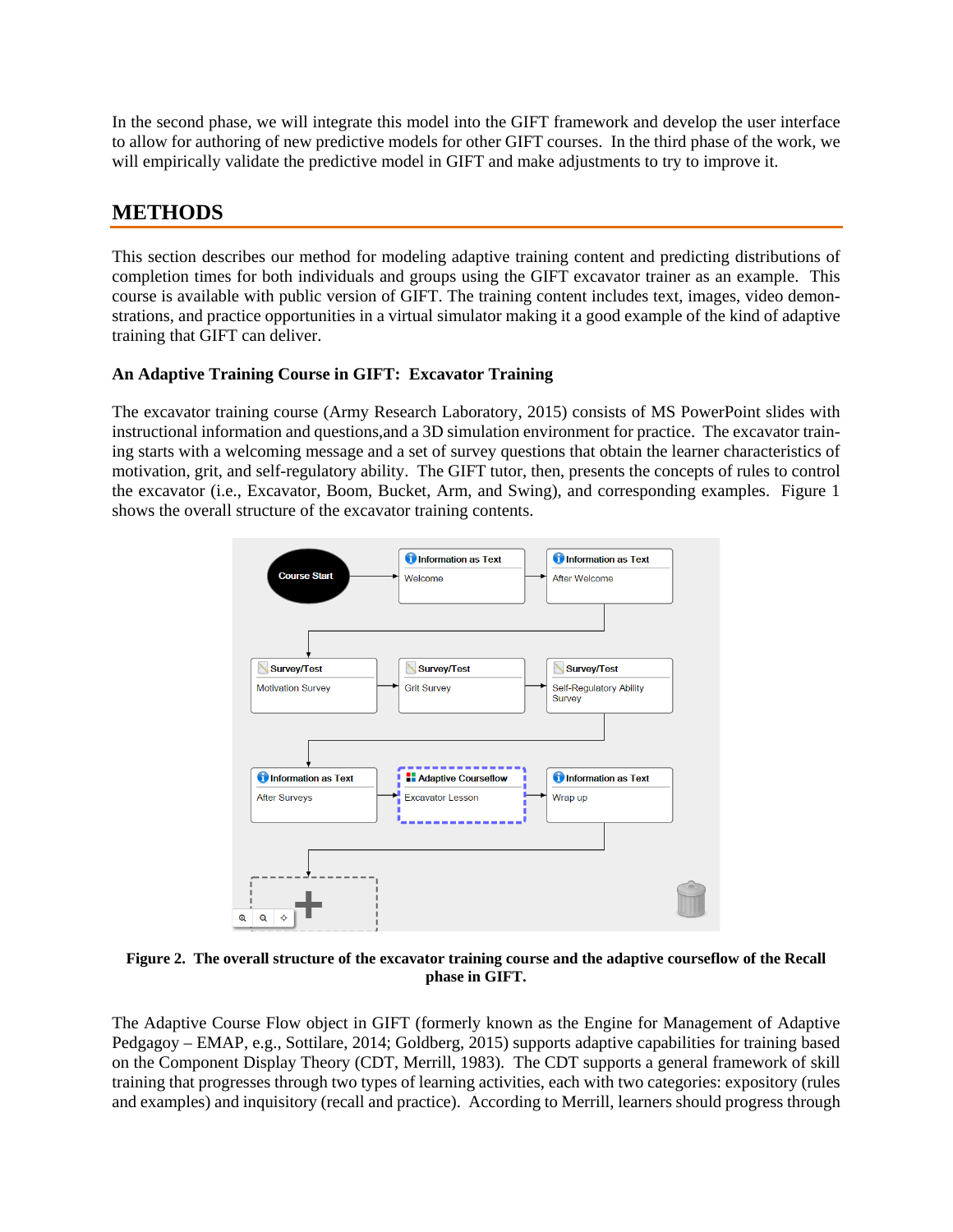these four quadrants in order starting with rules (presentation of general principles), then to examples (presentation of a specific instance), then to recall (declarative knowledge test of the trainee's comprehension), and finally to practice (opportunity for the trainee to perform the skill). By sorting learning activities into these four quadrants, adaptive training systems like GIFT can apply the CDT to any domain as long as content for that domain is so labeled.

### **Modeling the Content of Adaptive Training**

To model the content of adaptive training, we use the *Methodology for Annotated Skill Trees* (MAST) skill trees. The "skeleton" of the skill tree breaks down entire procedures into constituent steps, tasks, and subtasks. Annotations are added to the procedure model. For example, consider completing a set of questions in the excavator tutor that features hints and feedback. This step includes tasks for reading the introduction to the problems, each problem, reading hints, and reviewing feedback. Critical for adaptive training, the MAST procedure model represents not only the base procedure of answering each question correctly without hints, but also the optional hints and feedback steps, variations, and multiple potential paths among questions as chosen by GIFT. Annotations within the MAST skill tree include the following additional information for each step, task, and subtask.

- *Information Elements:* Information or knowledge needed by the trainee to perform the actions required by the skill tree node. These requirements are commonly called the "knowledge map" in ITS literature. In the example of completing a set of GIFT questions, this is the knowledge used to answer the question correctly.
- *Instructional Resources:* Resources to teach the skills needed to perform the actions required by the node. In the question example, these are pointers to additional training content.
- *Skill Priorities*: Ratings of the difficulty and criticality of the skills needed to perform the actions required by the node. These ratings enable training systems to prioritize skills for training and optimize ROI. In the question example, ratings express the criticality of answering the questions correctly to the overall learning goals.
- *Assessments*: Methods of assessing the skills required by the node. These methods enable training systems to determine trainee ability. In the question example, assessment methods include secondary measures of trainee cognitive workload, motivation, or affect that may influence completion time.
- *Decision Making Models*: Computational models of how the procedure steps, tasks, and subtasks are chosen and ordered. These models enable some of the adaptation logic to be represented in the skill tree. In the question example, these models encode the rules for providing hints, providing feedback, and selecting the next question.
- *Completion Time Data:* describes a distribution of completion time based on past data or an estimate of completion time based on type. This data will be used to train the prediction algorithms

We use a probabilistic model to represent the different factors and instructional strategies that impact the completion time of a MAST module, as well as probabilistic inference techniques to determine a distribution of a course completion time. Not only must our model represent relationships between variables and paths in the MAST skill tree, but it must also recognize and model the impact of time as well; many variables can change as the trainee is completing a training module. Building this model consists of two basic steps: developing a model that estimates the completion time for nodes in the MAST skill tree, and temporally linking these models together to enable inference of the entire module completion time.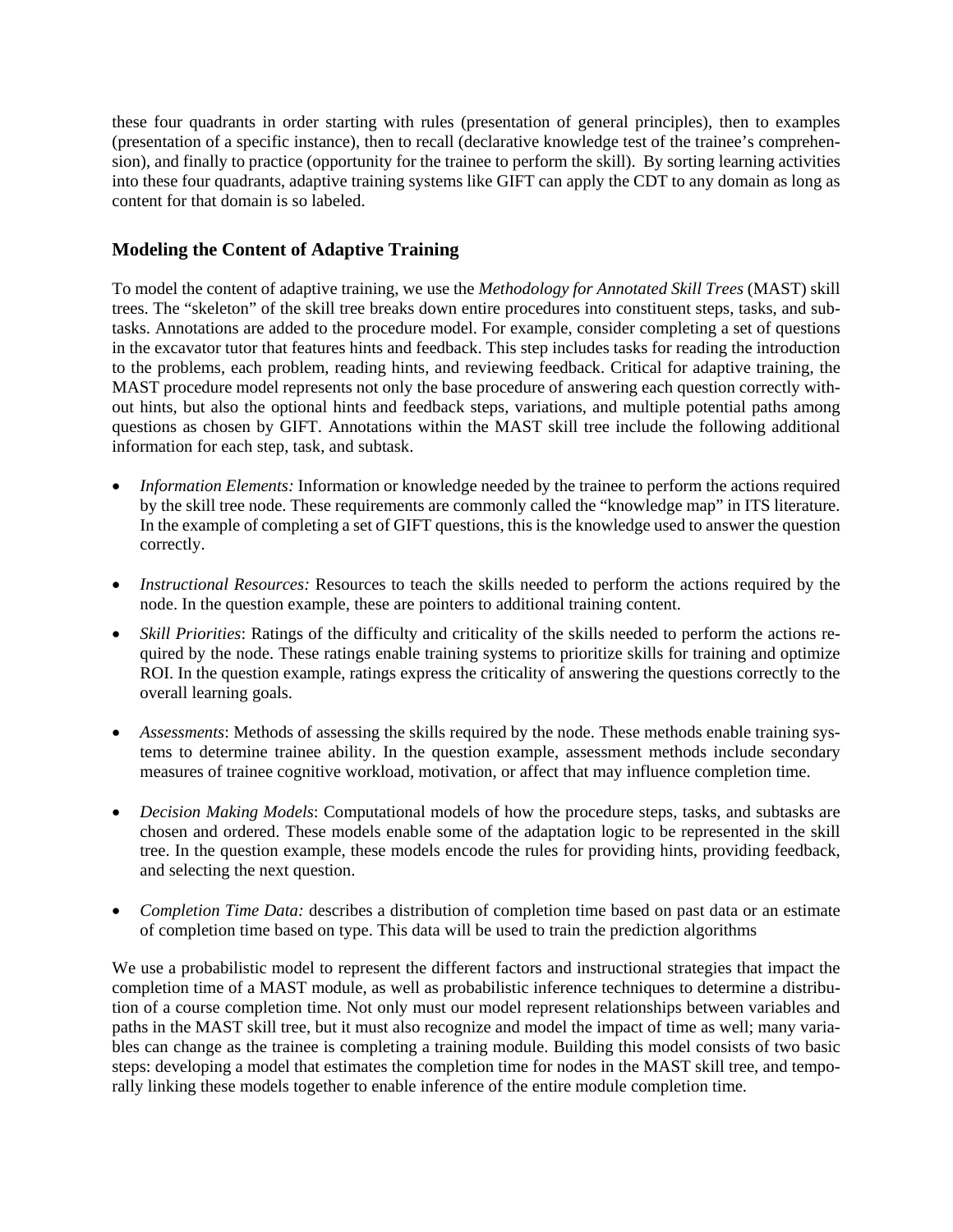[Figure s](#page-4-0)hows part of an example model for estimating the completion time of a node in a MAST skill tree. This example shows some contributing factors that could be used by PAST Time to estimate the time it takes for a trainee to read the text on the slide. There are also variables that estimate the time to process the pictures and audio on the slide, but that these have been omitted from this example for brevity.

The model includes a Reading Time variable, which represents the time it takes for the user to read the text. The value of this variable is a function of the amount of text on the slide, the speed at which the trainee can read the text (Read Speed), and the current alertness of the trainee (Fatigued). These relationships are probabilistic. For example, if a trainee normally reads at 100 words per minute, there are 100 words in the text, and the trainee is tired, the reading time of the trainee could be distribution uniformly from 1 to 2 minutes. The reading speed of the trainee is also a non-deterministic variable that depends on how much prior knowledge the trainee possesses about statistics about how fast the general population of trainees read.



**Figure 2: Example model for estimating the time to read Text on a Slide node.**

<span id="page-4-0"></span>One of the benefits of building a probabilistic model to represent the completion time is that not all of the information in the model is needed to estimate the completion time. For example, if we know how much prior knowledge the user has about the subject (for example, from a pre-instruction questionnaire), we can post that knowledge as *evidence* to the model that would be taken into account when estimating the completion time. If we do not possess that information, we can treat the variable as *latent* and use a prior distribution to represent the state of the variable. For example, we can estimate that only 20% of trainees taking the course have prior knowledge of the subject. These prior distributions can be estimated from the literature review or expert knowledge, and then *learned* over time based on the outcomes of actual testing.

[Figure 3](#page-5-0) shows a portion of a MAST skill tree for the excavator training GIFT course. This skill tree focuses on the information elements that most heavily influence the completion time. On the left, the overall course on Excavator is the root of the tree structure. Its children are the different topics covered by the course, including the Boom Movement topic. This topic features a number of slides with Pictures, Audio, and Text components. Individual trainees may vary in the amount of time they spend examining the Pictures, whether or not they listen completely to the Audio, and the amount of time taken to read the Text. Trainees may also choose to view optional Slides explaining concepts that they may not be familiar with, adding more time. If trainees fail to demonstrate sufficient knowledge in the quiz or fail to complete the simulation tasks appropriately, they are sent back to the beginning of the Boom Movement topic on Slide 1, adding significant time to completion of the course. This model may be expanded to represent a maximum number of failures before the trainee either moves to a different topic or ends the course.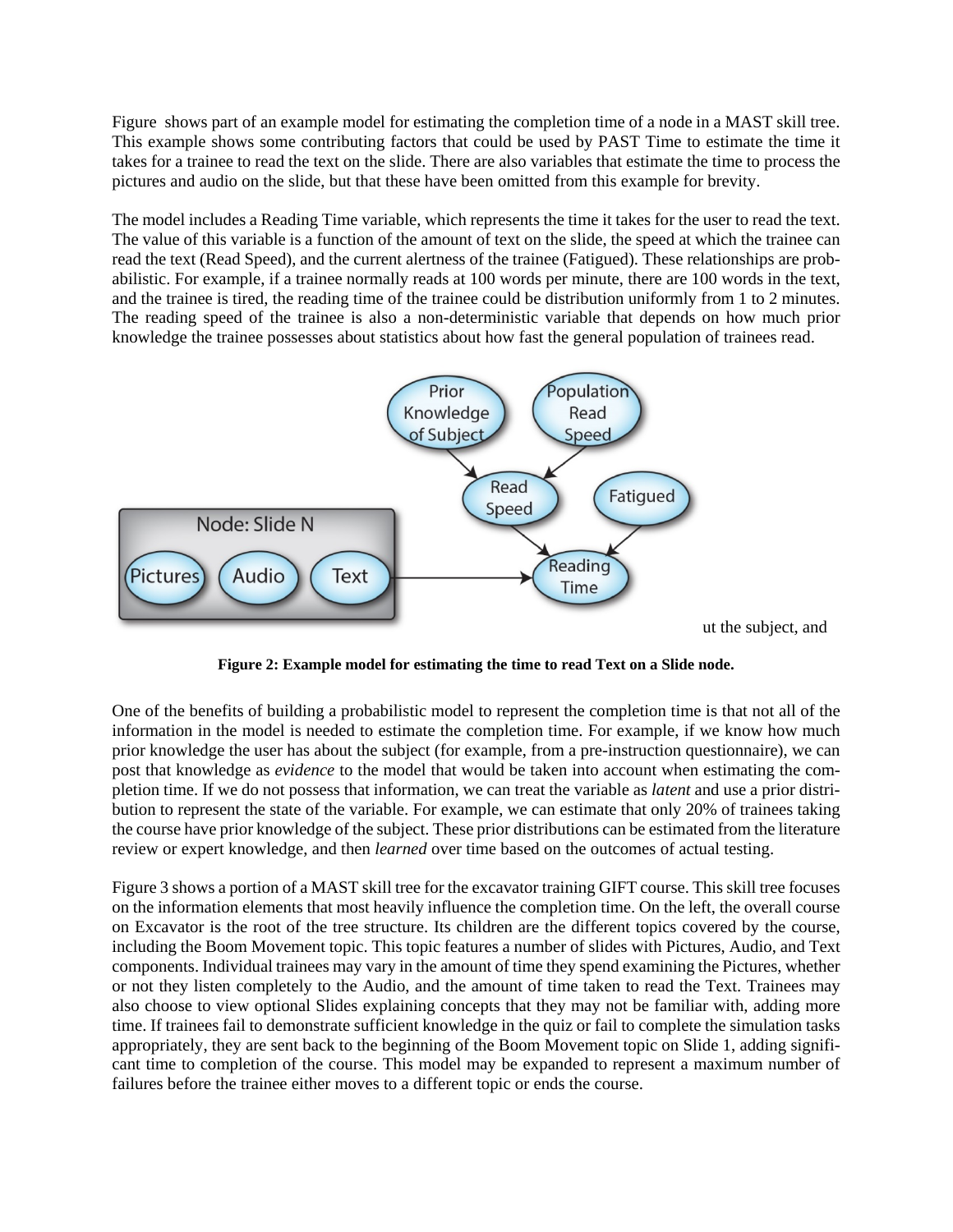

<span id="page-5-0"></span>**Figure 3: High-level design of a MAST skill tree of a GIFT module with representations of individual instructional elements, branching content, and variables that influence completion times.**

After reviewing the Slides, the trainees are asked to practice their skills in Simulation. The MAST model of the simulation can be either a complex procedure describing the steps needed to complete the scenario and optional steps that may or may not contribute to the overall goal. The MAST simulation model may also be simple, representing just the type of simulation and the number of scenarios. To save modeling time and effort, these MAST models are constructed with only the level of detail needed to sufficiently and accurately predict the completion time.

Once these probabilistic models are defined, they can be used to compute a distribution over the course completion time. To generate this distribution, a modeler first provides knowledge about a trainee, group of trainees, or a module as evidence to the model. This could be statistical information obtained from the trainees from a pre-course questionnaire, or data obtained from prior training. Then, given the posted evidence, the user can apply standard probabilistic inference techniques (e.g., variable elimination, importance sampling, Metropolis-Hastings, support computation, most probable explanation (MPE), and particle filtering) to generate a distribution over the completion time of the module. These specific methods are included in the Figaro libraries. Statistical moments of this distribution (e.g., mean and variance) can be easily computed and presented to a module designer.

A significant advantage of combining this probabilistic modeling with the MAST skill tree representation is the capability to ascribe time to individual models, and perform "what if" analysis by adding or removing components. For example, a node for a module requiring detailed arithmetic may take little time in and of itself, but it may be fatiguing, causing significant downstream effects in terms of overall training completion time.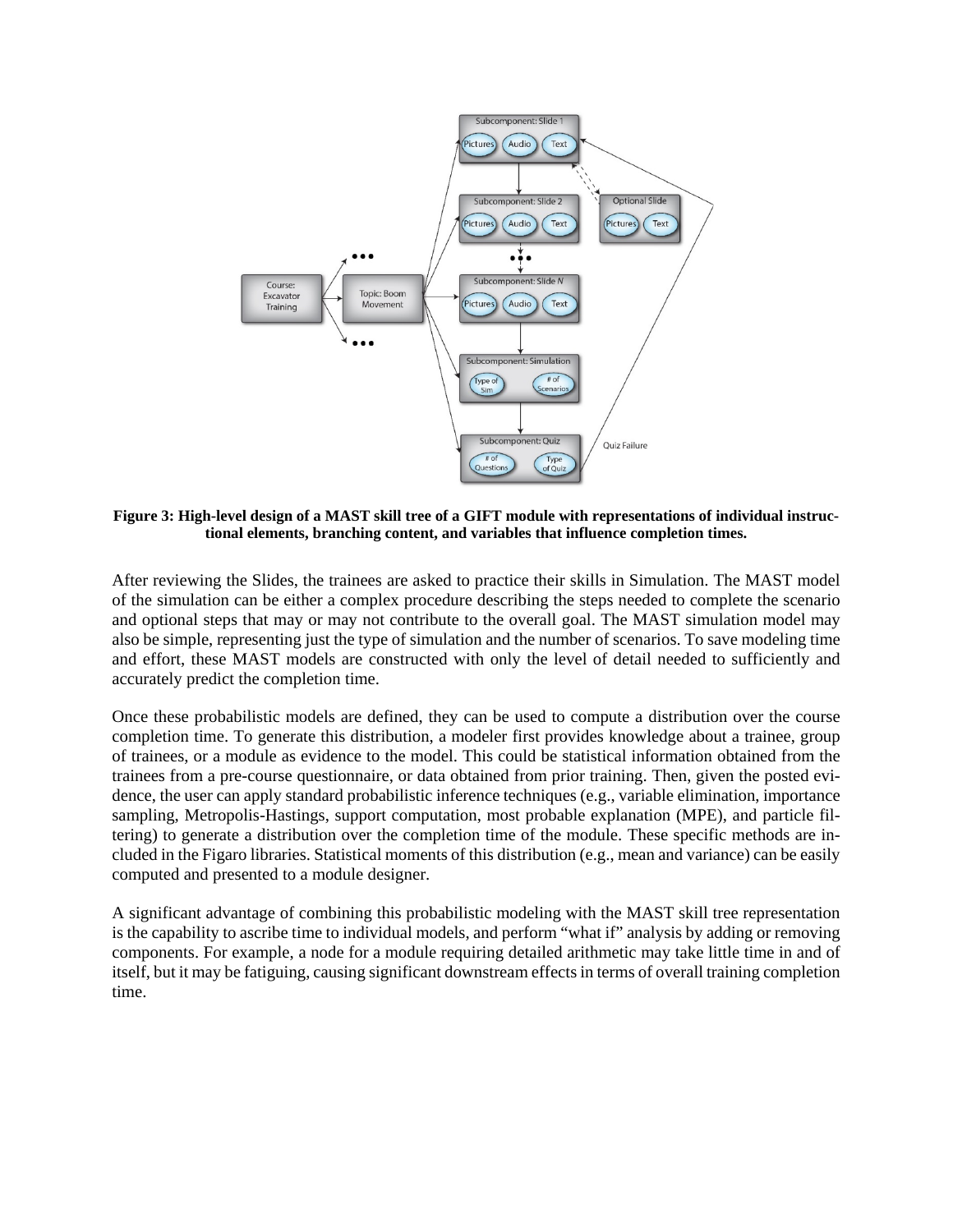## **RESULTS**

#### **Implementing the Adaptive Training Models**

The probabilistic model is being implemented using Charles River Analytics' open source probabilistic programming language, Figaro™ (Pfeffer 2012), to construct and learn probabilistic models of the relationships between these factors. The use of Figaro will greatly simplify the authoring of these models which can be complex and require a high degree of experience by users who may not be experts in probabilistic reasoning.

Figure 4 shows an example Figaro program that creates the completion time model for the node slide shown previously in [Figure .](#page-4-0) Note that the probabilities and values in this program are notional. First, we define the amount of text in the node as 1000 characters. Then, we define two latent variables, one representing the prior knowledge of the trainee and the other representing typical reading speeds. In this case, we specify that a trainee has prior knowledge with 0.2 probability, and the trainee's reading speed is normally distributed around 100 characters a second. Next, we define the actual reading speed of this trainee. In this example, if the trainee has prior knowledge of this subject, we increase their reading speed by a value normally distributed around 50 characters a second. We next represent the fatigued state of the trainee (0.4 probability that the trainee is fatigued). Finally, we define the reading time of this node as the amount of text divided by the reading speed of the trainee; if the trainee is fatigued, however, we assume they can only read at 50% capacity. To use this model to estimate the completion time of the module, we use Figaro's built-in importance sampling algorithm to sample the model and print the distribution over the reading time variable. Observe that invoking an inference algorithm to estimate the completion time is a single line of code, and any other Figaro inference algorithm can be substituted into this program with no other changes.

```
val text = Constant(1000.0)
val priorKnowledge = \text{flip}(0.2) val populationReadSpeed = Normal(100.0, 50.0)
 val readSpeed = If(priorKnowledge, 
    populationReadSpeed ++ Normal(50.0, 25.0), populationReadSpeed)
val fatigued = \text{flip}(0.4) val readingTime = If(fatigued, 
    text / (readSpeed * Constant(0.5)), text / readSpeed) 
 val algorithm = Importance(10000, readingTime)
 algorithm.start
 println(algorithm.distribution(readingTime))
```
#### **Figure 4: Figaro program that models reading time of a Slide node.**

Figaro probabilistic programming is useful in this context for a number of reasons: We can automatically build a model given a specification of the MAST skill tree, the trainee model, and a set of known relationships. Prediction based on the model is already coded in Figaro's inference algorithm, so additional effort is not required to use the model. Figaro supports the creation of dynamic Bayesian networks that model the temporal processes of variables, simulating fatigue and practice effects. We can continuously learn using these models; the probabilistic programs are flexible enough to update relationships between variables based on historical or dynamic data. Figaro's encapsulation mechanism enables easy creation of reusable components. Trainee models and MAST skill trees can be reused for future prediction models. It is embedded in a general purpose language, Scala, which allows the creation of front end graphical interfaces that can edit and invoke the models created in Figaro.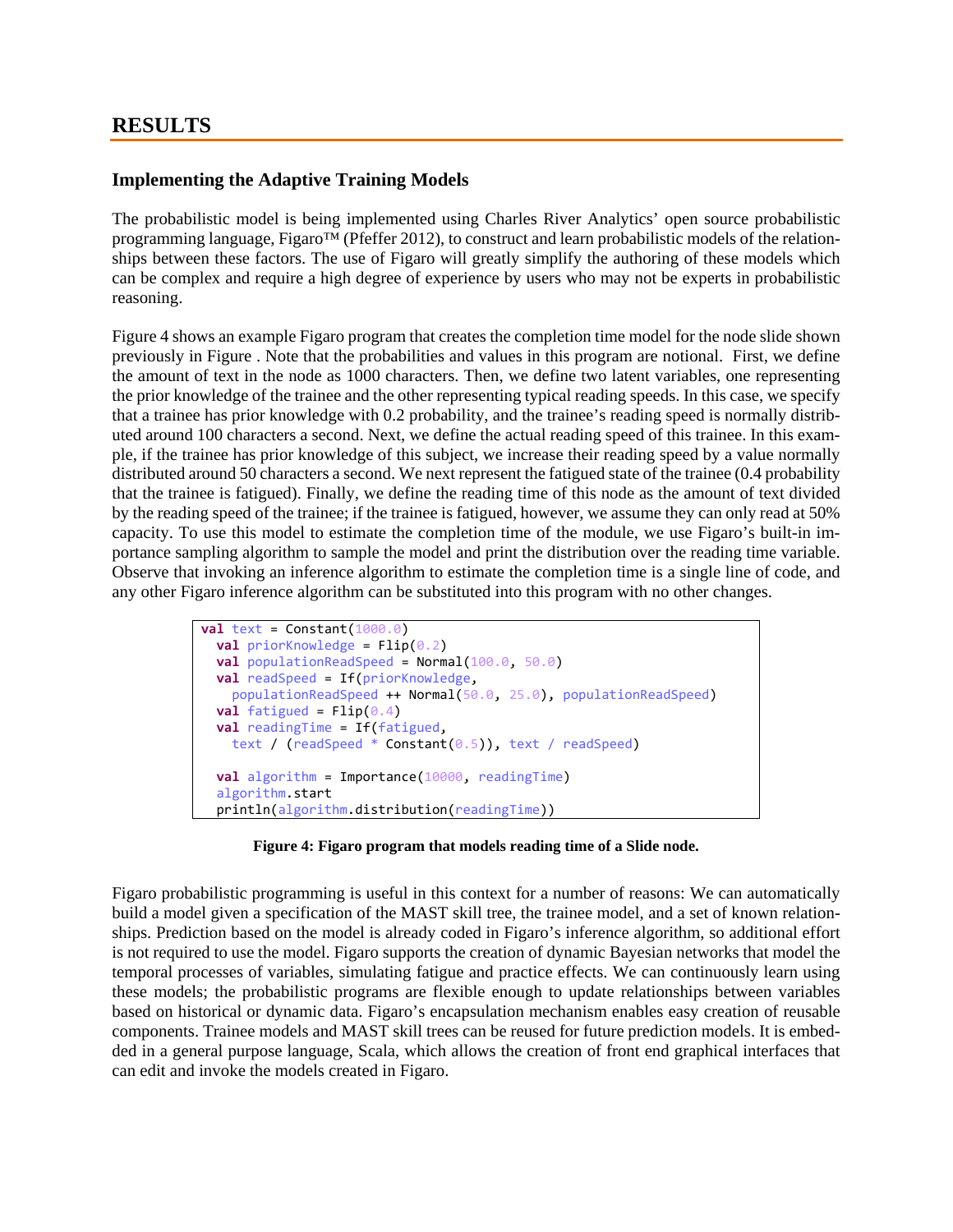Figure 5 shows the results of running this Figaro model. The distribution of reading times has three modes. At about 7 seconds, individuals that have prior knowledge and are not fatigued read the slide quickly. At 10-11 seconds are individual that have no prior knowledge and are not fatigued. At 20-21 seconds are individuals without prior knowledge and who are fatigued, reading slowly to absorb more information. An instructor may use a model like this one to examine how individual slide contents may be processed by a class of students, and make small changes to the presentation to increase learning efficiency.



**Figure 5: Probability Density of Reading Times for One Slide.**

Figure 6 shows the probability density of reading times over three slides with the student having increased chance of fatigue (40%, 45%, and 50%) on each successive slide. In this simulation, only a small portion of the students are in the fastest group, completing three slides in about 20 seconds. The bulk of the students range from 25-55 seconds for these three slides, with three modes in this range covering the combinatorics of prior knowledge and different possible fatigue states on each slide. Also, a significant portion of the students takes longer than 55 seconds, with a possibility of up to 76 seconds to complete. An instructor can use this model to examine the differential effects of fatigue, prior knowledge, and reading speeds of a heterogeneous group of students, and adjust the learning content or course expectations accordingly.



**Figure 6: Probability Density of Reading Times for Three Slides with Increasing Chance of Fatigue.**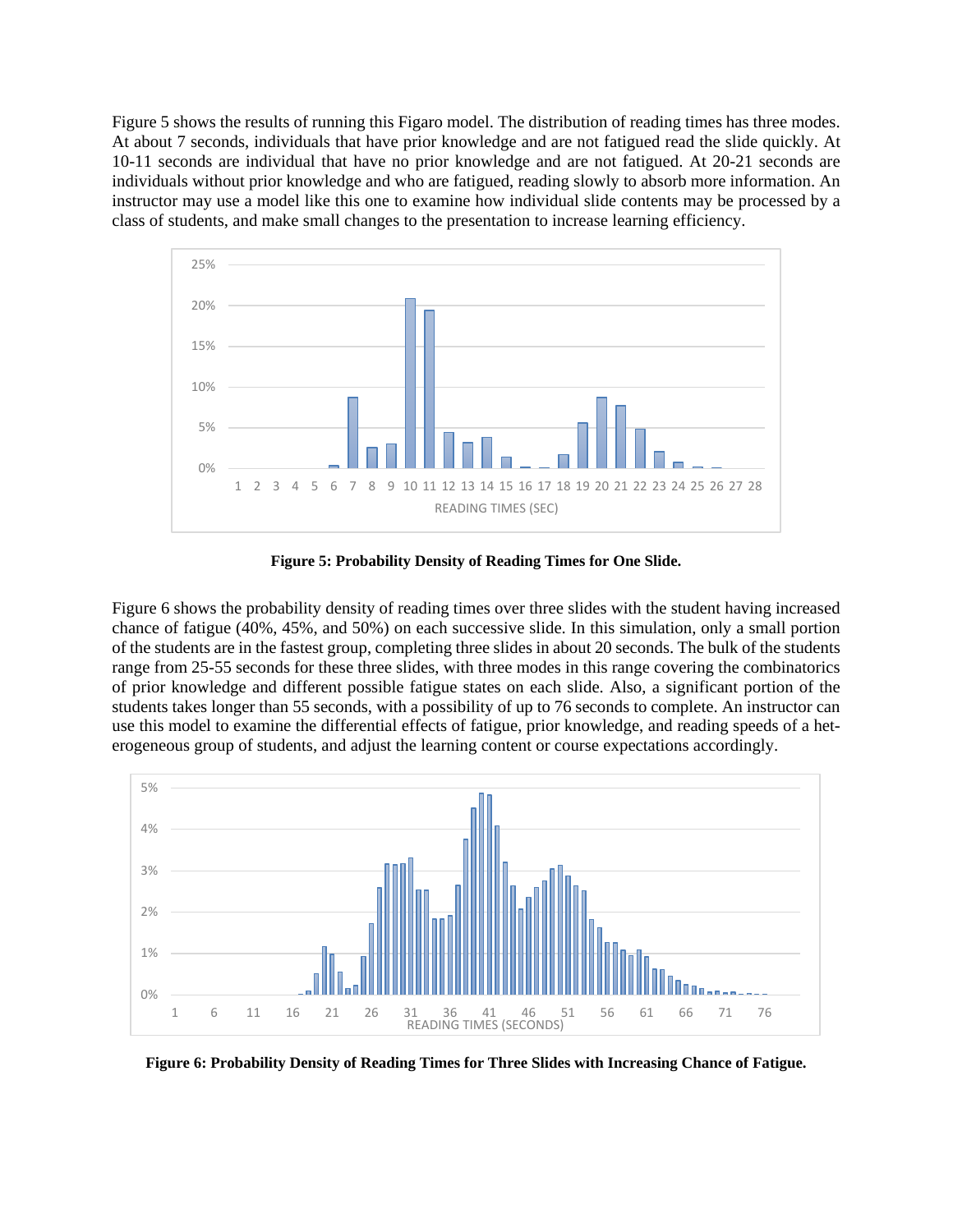This modeling can reveal underlying properties of the adaptive learning content that may be counter-intuitive at first glance. For example, the most likely reading speed of a single slide (according to the first model) is about 10 seconds. For three slides, one might assume  $10 * 3 = 30$  seconds, but the distribution in Figure 10 shows the mean of the predicted time about 41 seconds with significant standard deviation. Allotting only 10 seconds on average per slide in a course would prevent about two-thirds of students from completing all of the course content.

The adaptive training content with significant remedial steps has a much wider variance of completion times. We hypothesize that retraces through previous material (e.g., reviewing the boom operation slides) will be performed much faster than the initial trace. Trainees may also be able to optimize their reading and comprehension strategies if they know how they will be tested and what the consequences for failing are. Therefore, later sections in an adaptive training course (e.g., excavator bucket handling after boom handling) may have significantly different variable interactions than earlier sections, as trainees learn the training structure.

## **DISCUSSION**

We believe that including a capability to predict training time for trainees in GIFT has several significant advantages for accelerated learning. First, it facilitates return on investment (ROI) calculations by enabling the author to determine training time reductions resulting from the addition of adaptive features. Second, it provides a means for GIFT to monitor student progress against an expected timeline. Students who take much longer to complete training than expected may not be fully engaged in the training or may be having difficulty with the material. These are conditions that might prompt a response by GIFT. Finally, it can play a role in quality control of GIFT courses. For example, if segments of a course take much longer than expected across multiple trainees, GIFT could flag those sections for review by the course author to insure that the material is presented clearly.

Determining the ROI for training is not always easy. As Fletchter and Chatham (2010) put it, how does one determine the benefit of a pound of training? In some cases it may be fairly straight forward. For example, one might measure the increase in revenue produced by the introduction of new training for a sales staff. While this may work for commercial businesses, the military is not a profit making organization, therefore one must look at other factors like cost avoidance to get a measure of ROI.

Determining this can be quite difficult as one rarely has before and after data on the operational impact of training. In rare cases it can be found. For example, Fletcher and Chatham (2010) examined the benefits of Top Gun training given to pilots during the Vietnam war. Because of this training, kill ratios of Navy pilots improved from 2.4 enemy kills per loss up to 12.5 enemy kills per loss. The authors determined that the training had reduced U.S. losses by about 10-12 aircraft during the war When they looked at the cost of procuring and employing that many aircraft during the war, they calculated that the training had saved the Navy about \$132 million dollars for an ROI of about 2.5.

Determining the ROI for adaptive vs. non-adaptive training in terms of cost avoidance measures in an operational context would be very difficult. Adaptive training is still relatively new and opportunities to do side-by-side comparisons with traditional non-adaptive training are virtually non-existent. Rather than trying to quantify an impact in the operational environment however, we can look at the impact in a training environment. Specifically, one of the key advantages of adaptive training would be to reduce the overall time needed to deliver the training to a population of trainees.

A challenge for authors of adaptive training is determining how *adaptive* the training should be. While adding adaptive features can potentially save training time, it also increases the cost of development. How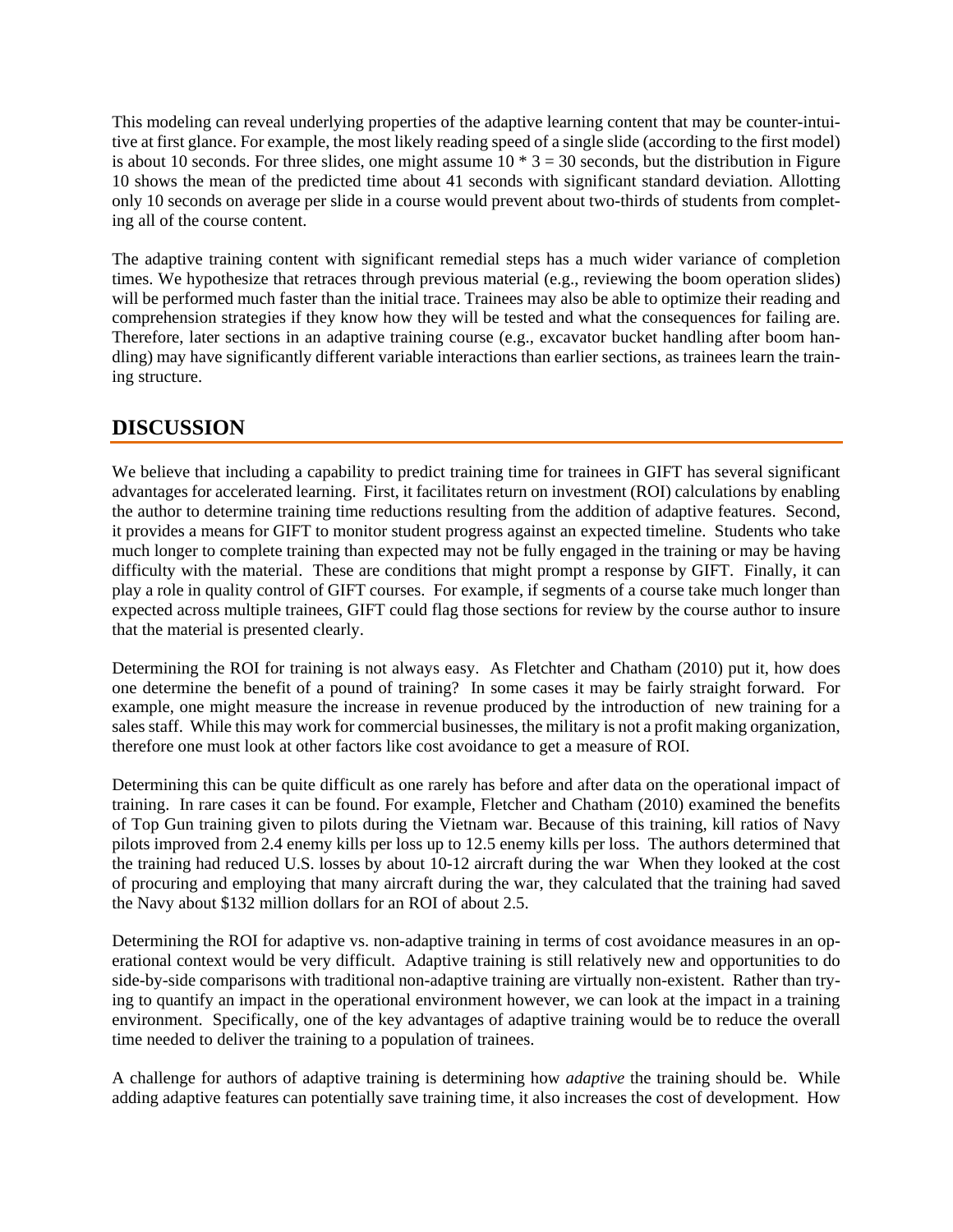does one determine, when the training is adaptive enough? Using an ROI metric can help to answer this question. On one hand is the cost of adding the adaptive feature. On the other hand is the value of the time saved by that adaptive feature. The value of that time could be calculated by looking at the total salary paid to the trainees over that time (e.g., 1,000 trainees/year x .5h/trainee x  $$35/h = $17,500/year$ ). So, as long as the cost of adding the adaptive feature was less than value of the time saved, there would be a positive ROI and therefore justification for adding that particular adaptive feature.

As can be seen, our model supports this strategy for the design and development of adaptivetraining in GIFT by helping to predict the effect of adaptive features on the training time for a known population of learners.

There are several challenges we may face as we develop this model. First, the initial MAST skill tree may not contain sufficient variables to predict adaptive training completion times. Our initial literature review and analysis have identified a potential set of most influential variables, but these variables may not be reflective of the completion time upon closer inspection. We will mitigate the identified risk by widening the scope of task models to incorporate more predictive variables if necessary.

Second, while the model predictions may be highly accurate, there is a risk that the system will be too difficult or time consuming to use for some or all of the target populations of instructional designers, course managers, and instructional staff. We mitigate this risk by conducting a requirements analysis early in the effort to closely examine the needs of these user groups and design our system and interfaces to best meet those needs. We will apply human factors and user-centered design and understand the challenges of and methods for developing highly useful and usable decision-aiding tools for practitioners.

Third, while this approach combines state of the art probabilistic approaches and identifies key variables from the literature and past experience, there is a potential that the initial predictions will not sufficiently account for the variability of trainee completion times. We plan to mitigate this risk by incorporating historical data early and adjusting the analysis techniques to capture the maximum amount of variability from data that can be reasonably collected in the field.

When complete, this will be the first system to predict the completion times of GIFT and to enable effective assessments of the ROI that is useful for key design and implementation decisions of an adaptive training system. It includes an innovative application of the procedure skill modelin the MAST skill tree to flexibly represent the adaptive training content for analysis. It is the first application using a probabilistic programming language (i.e., Figaro) to predict completion times for adaptive training technologies, including both unobserved latent variables and temporal factors, such as trainee fatigue, boredom, or flow.

## **REFERENCES**

- Army Research Laboratory. (2015). GIFT 2015-1, Generalized Intelligent Framework for Tutoring Release Page. Retrieved from [http://www.gifttutoring.org](http://www.gifttutoring.org/)
- Dodds P, Fletcher JD. Opportunities for new "smart" learning environments enabled by next generation web capabilities. Journal of Educational Multimedia and Hypermedia. 2004;13:391–404.
- Dynarsky M, Agodini R, Heaviside S, Novak T, Carey N, Camuzano L, Sussex W. Effectiveness of reading and mathematics software products: findings from the first student cohort; March Report to Congress 2007. [accessed 2015 May 15]. http://ies.ed.gov/ncee/pdf/20074005.pdf.
- Fletcher JD. Evidence for learning from technology-assisted instruction. In: O'Neil HF, Perez R, editors. Technology applications in education: a learning view. Mahwah (NJ): Erlbaum; 2003. p. 79–99.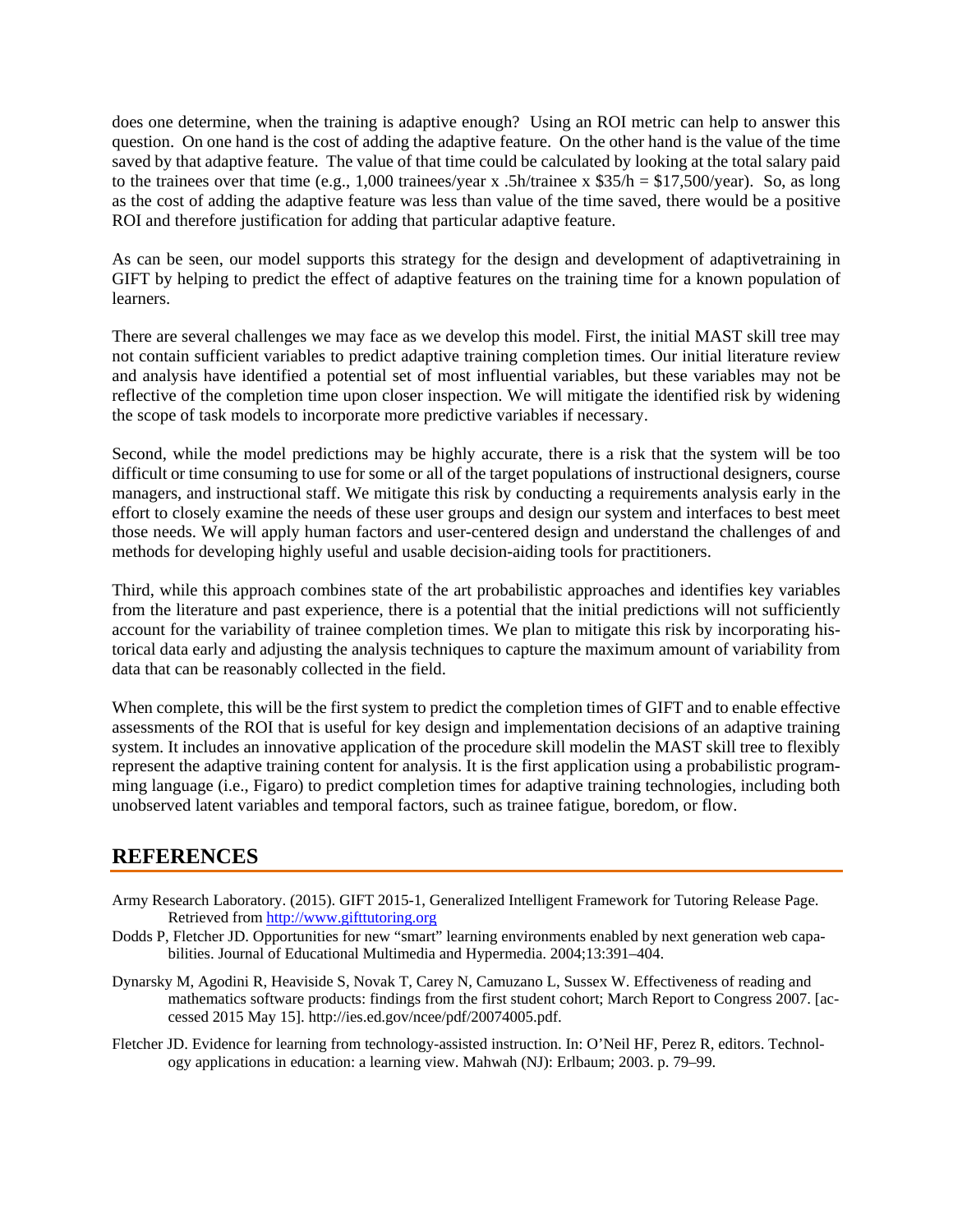Fletcher, J. D., and R. E. Chatham. 2010. "Measuring Return on Investment in Military Training and Human Performance." In Human Performance Enhancements in High-Risk Environments, edited by J. Cohn and P. O'Connor, 106–28. Santa Barbara, CA:

```
Praeger/ABC-CLIO.
```
- Goldberg, B., & Hoffman, M. (2015). Adaptive course flow and sequencing through the engine for management of adaptive pedagogy (EMAP)*.* In *Proceedings of the AIED Workshop on Developing a Generalized Intelligent Framework for Tutoring (GIFT): Informing Design through a Community of Practice* (pp. 46- 53). Madrid, Spain.
- Graesser AC, Conley M, Olney A. Intelligent tutoring systems. In: Harris KR, Graham S, Urdan T, editors. APA Educational Psychology Handbook: vol. 3. Applications to Learning and Teaching. Washington (DC): American Psychological Association; 2012. p. 451–473.
- McDonnell Douglas Corporation. A survey and analysis of military computer-based training systems: (A two part study). Vol II: A descriptive and predictive model for evaluating instructional systems; 1977. Defense Advanced Research Projects Agency. [accessed 2015 October]<http://www.dtic.mil/dtic/tr/fulltext/u2/> a043358.pdf.
- Merrill, M. D. (1983). Component display theory. In C. M. Reigeluth (Ed.), *Instructional-design theories and models: An overview of their current status* (pp. 282-333). Hillsdale, NJ: Lawrence Erlbaum Associates.
- Olney AM, Person NK, Graesser AC. Guru: designing a conversational expert intelligent tutoring system. In: Boonthum-Denecke C, McCarthy P, Lamkin T, editors. Cross-disciplinary advances in applied natural language processing: issues and approaches. Hershey (PA): Information Science Publishing; 2012. p. 156–171.
- Pfeffer, A. (2012). Creating and manipulating probabilistic programs with Figaro. Workshop on Statistical Relational Artificial Intelligence (StarAI).
- Sottilare R, Brawner KW, Goldberg BS, Holden HK. The generalized intelligent framework for tutoring (GIFT). Orlando (FL): Army Research Laboratory (US); Human Research and Engineering Directorate (HRED); 2012a [accessed 2015 May]. https://gifttutoring.org/attachments/152 /GIFTdescription\_0.pdf.
- Sottilare R, Goldberg BS, Brawner KW, Holden HK. A modular framework to support the authoring and assessment of adaptive computer-based tutoring systems (CBTS). In: Proceedings of the Interservice/Industry Training Simulation and Education Conference; 2012 Dec 3–6; Orlando, FL. Arlington (VA): National Defense Industrial Association; 2012b.
- Sottilare, R. A. (2014). Using learner data to influence performance during adaptive tutoring experiences*.* In *Proceedings of International Conference on Augmented Cognition--HCII2014* (pp. 265-275). Crete, Greece: Springer.Steenbergen-Hu S, Cooper H. A meta-analysis of the effectiveness of intelligent tutoring systems on K-12 students' mathematical learning. Journal of Educational Psychology. 2013;105(4):970–987.
- Steenbergen-Hu S, Cooper H. A meta-analysis of the effectiveness of intelligent tutoring systems on college students' academic learning. Journal of Educational Psychology. 2014;106:331–347.
- VanLehn K, Graesser AC, Jackson GT, Jordan P, Olney A, Rosé CP. When are tutorial dialogues more effective than reading? Cognitive Science. 2007;31(1):3–62.
- VanLehn K. The relative effectiveness of human tutoring, intelligent tutoring systems, and other tutoring systems. Educational Psychologist. 2011;46 (4):197–221.

# **ABOUT THE AUTHORS**

*Dr. Gregory Goodwin is the acting Branch Chief of the Creative and Effective Technologies Branch at the Army Research Laboratory – Human Research and Engineering Directorate in Orlando, FL. For the last decade, he has* worked for the Army researching ways to improve training methods and technologies. He holds a Ph.D. in Psychology *from Binghamton University and an M.A. in Psychology from Wake Forest University.*

*Dr. Jong Kim is a postdoctoral fellow at the US Army Research Laboratory, Orlando, FL. Kim received his PhD in Industrial Engineering at Pennsylvania State University. His research interests lie in the area of Cognitive Science*